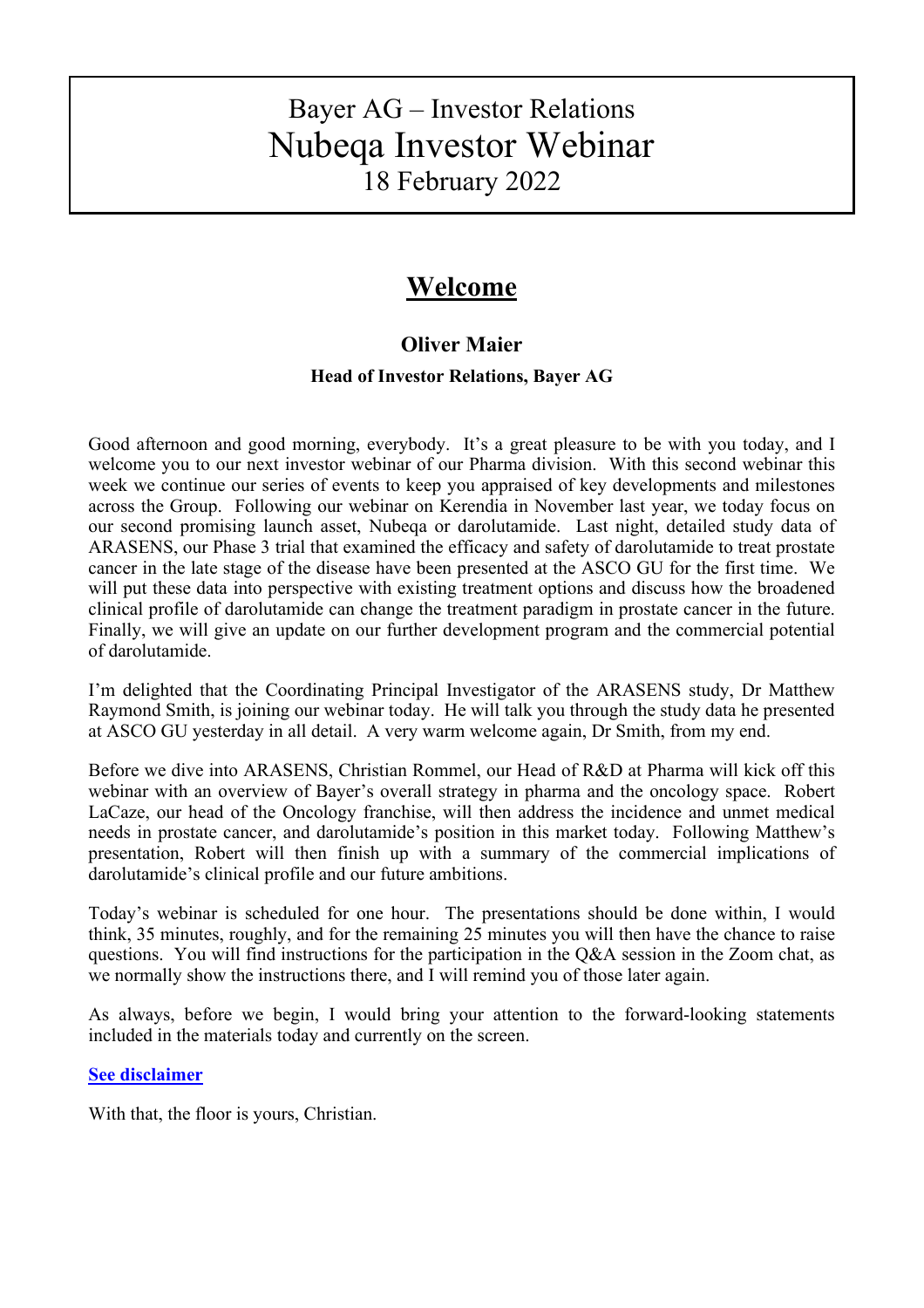# **Oncology Overview**

## **Christian Rommel Head of R&D, Pharmaceuticals, Bayer AG**

Thank you, Oliver, for your introduction and welcome everyone. At Bayer, our focus is crystal clear: on patients and patients' medical needs. We aim to provide impactful solutions to prevent, diagnose, treat or potentially cure diseases with increased precision and personalization. Cardiovascular diseases, women's health and oncology remain central to our R&D efforts. We bring decades of scientific excellence to the field where, despite significant progress, there remains considerable unmet need. Our recent new drug launches in heart failure, Verquvo, and kidney disease, Kerendia, and in prostate cancer, Nubeqa or darolutamide, each offer significant new treatment options to patients.

We have bold ambitions in oncology, and today we have an opportunity to provide an update on the significant progress we've made with Nubeqa. That said, we are not limited by our traditional strongholds. We apply our expertise wherever we see an opportunity to make the difference to patients across rare diseases, ophthalmology and also in some of the most neurological disorders. Our aim is to address unmet medical needs with innovative, differentiated medicines that reach patients as fast as possible. Precision medicines and more targeted, personalized therapies will feature even more prominently in our future pipeline, not just in the rapidly growing oncology franchise but also across cardiovascular, kidney diseases and, as mentioned, beyond.

Life sciences and healthcare are transforming at an amazing speed and scale. Rapid advances across human genetics, genomics, molecular biology combined with data sciences and the technological progress is driving more personalized medicines and the opportunities to improve health. We are excited to be part of this extraordinary area of scientific and medical progress, and at Bayer we invested boldly in new science and technologies like gene and cell therapies, yet are also building on our leadership in small molecule chemistry and radionucleotide therapies, building on the legacy of Algeta.

Insights into underlying human disease biology drives us to use whichever of these tools is best suited to this challenge. We are inspired and enabled by technology, not constrained by it. We continue to develop our AI and digital health capabilities. Digital tools of course help patients to better manage their conditions, enable more convenient care delivery and are really revolutionizing data collection. Clinical trials can by those means be faster, more targeted and less burdensome for our patients. Rapid analysis of large volumes of data, including real-world data, provides new insights into health and disease.

With this context, let's move into oncology and Nubeqa. We are excited about the opportunity of Nubeqa making a difference to prostate cancer patients, and the impact on our growth strategy and ambition in oncology. Nubeqa builds on our track record delivering innovative cancer medicines in prostate cancer, such as Xofigo, or precision medicines such as Vitrakvi.

There are three areas for us that have the potential to address the remaining unmet need in oncology: targeted radio pharmaceuticals, with a focus on targeted alpha therapies, immunoncology, including cell-based therapies, and precision molecular oncology. Today we are going to show you a powerful example with Nubeqa in that area. However, we also have a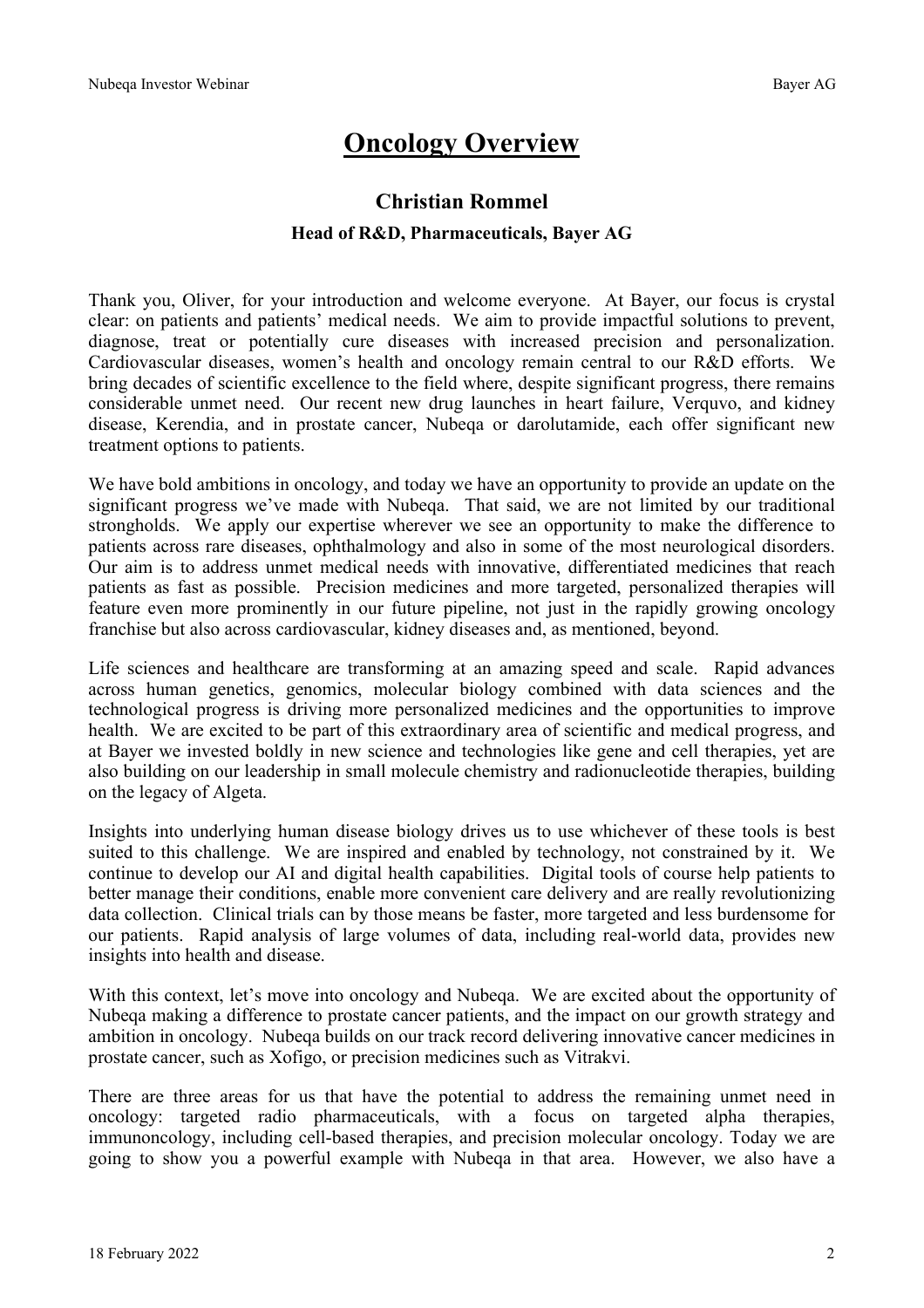promising early clinical stage asset, with EGF receptor exon 20 inhibitor, which we will continue to work on this year.

Connected to precision molecular technology is also Bayer's recent exciting move of acquiring Vividion Therapeutics, and by this its chemoproteomics platform that can unlock such so far undruggable target spaces. In the area of targeted alpha therapy, there is an emerging class of novel radionucleotide therapies that have the potential to become a powerful tool to help physicians fight cancer types that are rather hard to treat. We are working on novel conjugate approaches, where we combine different alpha radionuclides with different targeting moieties including antibodies and small molecules. An example is the acquisition of Noria and PSMA Therapeutics last year. We invested here further into the area of targeted alpha therapies, expanding our capabilities now to the next generation approaches using actinium and a new small molecule PSMA-targeting technology that has significant potential to reduce some of the off-target toxicities, in for instance salivary glands and in organs like the kidneys that has been observed with other PSMA-targeting molecules.

Our third pillar, immunoncology, here we are harnessing the most powerful tool there is to fight tumor cells: the body's own immune system. One example of our rather focused immunoncology portfolio is a small molecule inhibitor blocking the AHR pathway, which is believed to be a key player in helping the tumor cells to evade immune response or immune escape. The success of our launch products, together with our main inline brands, support our innovation strategy enabling future sustainable growth of our oncology business at Bayer.

Now with some details to the approach and the strategy with Nubeqa. Despite significant advancements in the treatment of prostate cancer patients there's still a high unmet medical need. Targeting the androgen receptor, AR, in prostate cancer, the so-called key oncogenic driver, which means it's consistently and uniformly expressed across cancer cells of the tumor tissue, is a genetically, scientifically and clinically validated therapeutic approach. From a patient's perspective, as shown in the illustration on the left-hand side, this approach typically follows chemical castration with androgen deprivation therapy or surgical castration. Key focus in cancer treatment is to extend overall survival and delay development of metastases, limit additional toxicity burdens and maintain lifestyles and quality of life of often asymptomatic, fit and active men, and manage co-morbidities and limit drug-drug interactions that can lead to changes in the efficacy and safety of patients' ongoing medication as well as combination opportunities. Multiple ways exist to therapeutically target the androgen receptor biosynthesis and signalling axis. Nubeqa is an orally available, highly potent and selective small molecule antagonist, directly inhibiting the gene regulatory activity of the androgen receptor protein in cancer cells. It addresses the need of strong efficacy while at the same time providing an outstanding tolerability profile, which is the result of its unique and differentiated chemical structure.

Let's talk about it in more detail. Today there are three approved small molecule drugs in the market that target the androgen receptor and inhibit the androgen receptor for the activity in prostate cancer cells: apalutamide, enzalutamide and darolutamide. As can be seen from the illustration on the left-hand side of the slide, apalutamide and enzalutamide are very similar in their chemical structures, basically differing only at the two positions that are highlighted here in grey. In contrast, darolutamide, Nubeqa, is a distinctly differentiated compound compared to the other two drugs. It has a different and more flexible chemical structure, with a higher polarity and ligand efficiency, as well as an increased hydrogen bond forming potential. From a medicinal chemistry expertise point of view, it tells us that all these factors are associated with low blood-brain barrier penetration, which is a clinically relevant and a meaningful differentiating feature, and in fact an advantage of darolutamide.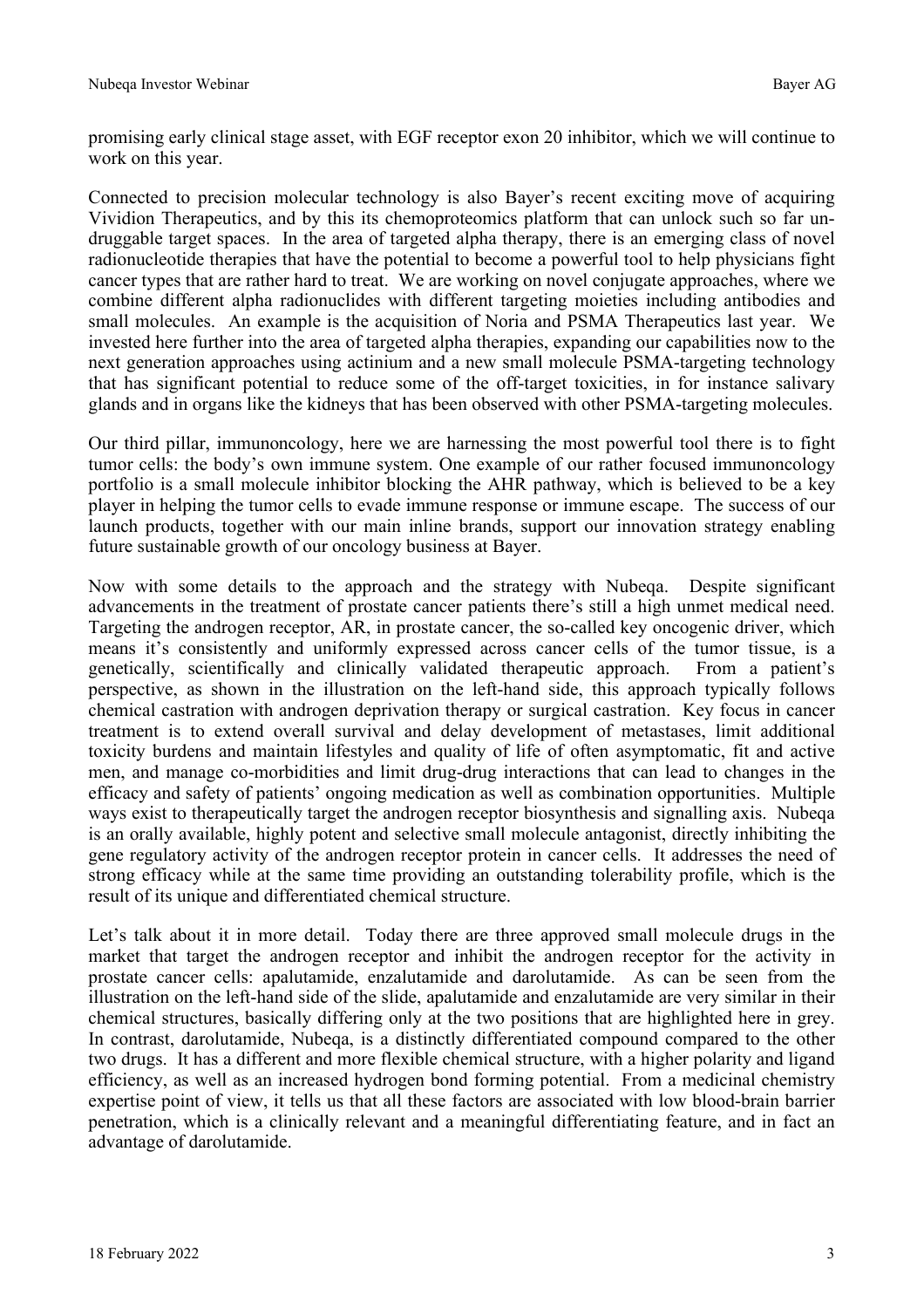Strong evidence that supports this differentiated blood-brain barrier penetration profile comes from qualitative C14 carbon-labelled in-situ imaging analysis that we show to the right-hand side of this slide. Here you can see the illustrated distribution of darolutamide, apalutamide and enzalutamide, these three molecules in brains of rodents, in this case rats. Blue colour indicates low levels of active ingredients, whereas green, yellow and red indicate higher levels in an ascending order. The results show that brain to blood penetration ratios of enzalutamide and apalutamide were tenfold higher than darolutamide in these pre-clinical models. In addition, concentration of darolutamide in the brain tissue was about fiftyfold lower than enzalutamide and about thirtyfold lower than apalutamide.

In conclusion, darolutamide is a structurally different androgen receptor inhibitor with low bloodbrain barrier penetration shown in those preclinical models. My colleague Robert is now illustrating how this translates also in darolutamide's strong and differentiated clinical profile. Robert?

## **Prostate Cancer and ARAMIS**

## **Robert LaCaze**

## **Head of Oncology, Pharmaceuticals, Bayer AG**

Thank you, Christian, and also a warm welcome from my side to the audience today. I'd like to start my presentation with just some general remarks on prostate cancer overall. As you can see from the pie chart, out of the estimated 10 million cancer patients that were diagnosed globally in 2020, one out of seven actually suffers from prostate cancer, making it the second most common cause of cancer in men worldwide. According to 2018 data from Global Scan, it causes greater than 350,000 deaths per year.

Prostate cancer is usually diagnosed in men over 50. The unmet need, though, is actually a vast one, and while the majority of the men are diagnosed with localised disease, up to 40% of these patients can have relapsed disease that is ultimately incurable over time. There are a fair number of men also who are diagnosed with locally advanced or even metastatic disease upon first diagnosis. Once the disease becomes metastatic, the five-year survival rate really drops to around 30% or so. Therefore, like all other cancers, it's also very important to get this disease diagnosed at an early stage so that respective therapeutic options can be initiated for the patients.

Looking into the diagnosis patterns in more detail, prostate cancer can be separated into early, mid and late stages of the disease. According to the epi numbers, and if you look at it from the US, Japan and the top five countries in Europe, around 145,000 patients are actually treated in the early stage, or the so-called adjuvant and neo-adjuvant setting. In the non-metastatic and the mid-stage setting a total of 130,000 patients are treated each year, of which two third are in the biochemical relapse or the BCR area, and one third are diagnosed with non-metastatic castration-resistant prostate cancer. The biggest portion of patients, 220,000, are in the late state or the metastasis stage of the disease, of which one third suffer from hormone-sensitive and two thirds from castrationresistant prostate cancer.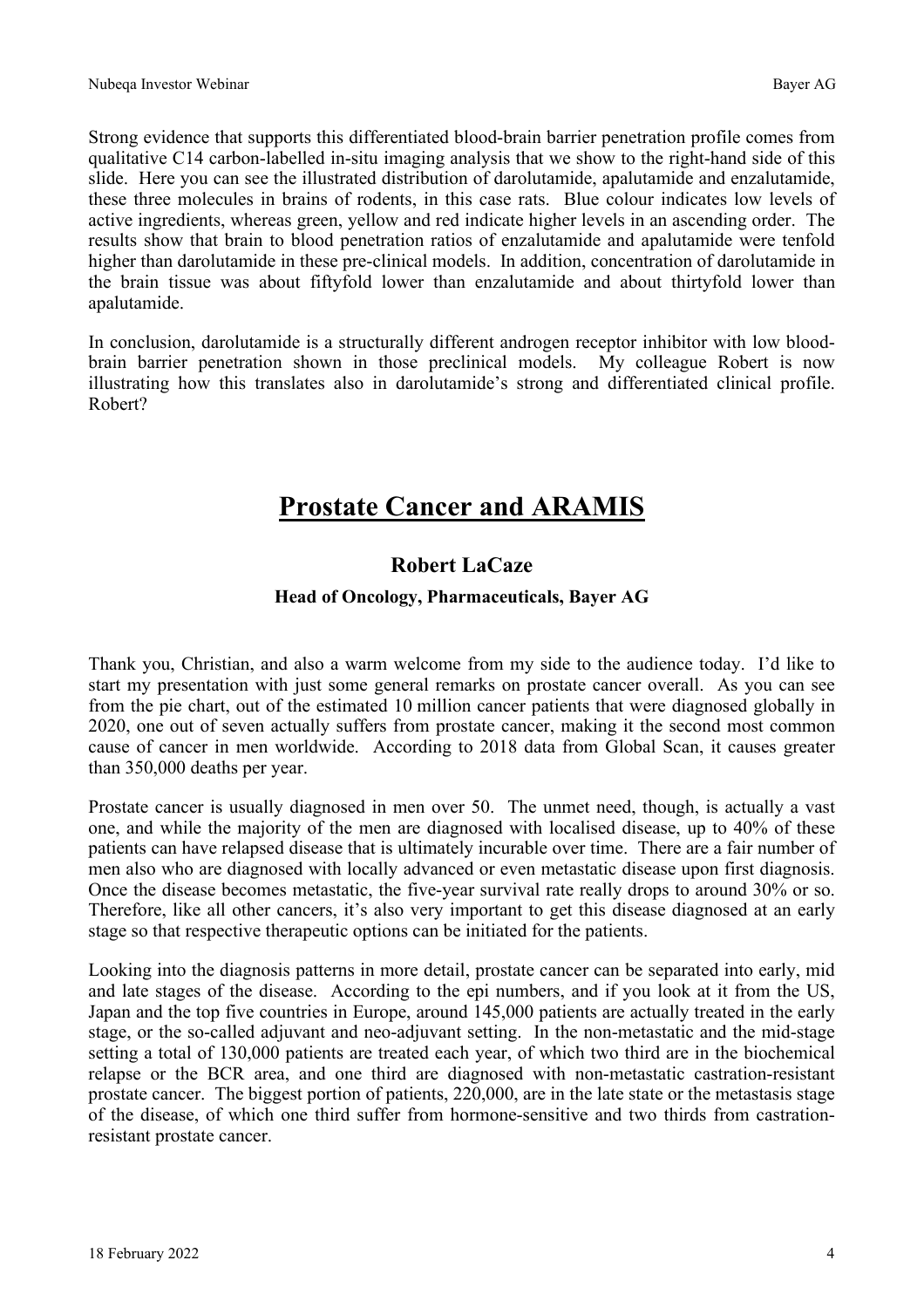As Christian has already shown, androgen receptor blockage has become a standard of care to effectively treat prostate cancer, based on the strong clinical data of our first trial, the ARAMIS trial, that led to Nubeqa's first regulatory approval in non-metastatic castration-resistant prostate cancer patients in 2019. In this study, Nubeqa demonstrated a strong metastasis-free survival of more than 40 months, equivalent to a 22-month benefit versus placebo. In addition, it showed a hazard ratio of 0.69 in overall survival compared to placebo, equivalent to a 31% reduction of risk of death. These data have also been published in the *New England Journal of Medicine*, and they compare favourably with the study results observed in the same indication with enzalutamide and apalutamide.

On top of efficacy, Christian also stressed the relevance and the unmet need of a drug's tolerability profile. It's potentially even more important in prostate cancer therapies, due to the long treatment durations and the fact that many of these patients are still very active and the prostate cancer often times is still asymptomatic. For this reason, treatment options with a less likelihood of causing a disruption in the patient's day-to-day life due to side effects of the medication are clearly preferred by both physicians and by their patients. As you can see from the tolerability data in the ARAMIS trial, the side effects of darolutamide are very favourable as compared to the placebo arm, consistently and across all relevant dimensions.

Summing up ARAMIS, it actually revealed darolutamide's strong efficacy profile while at the same time it demonstrated this very positive tolerability profile. These both together make it an ideal treatment choice for patients who suffer from non-metastatic castration-resistant prostate cancer.

Following Nubeqa's approval in major countries, we focused on making Nubeqa available to patients as quickly as possible. In spite of starting many of the launches of the ARAMIS trial in the new indication in the middle of the COVID-19 pandemic, that came with a significant limitation to be able to interact with physicians and payers, but in spite of that Nubeqa has shown a strong, successful market launch. Today, our drug is approved in 65 countries. It's available in 32 commercial markets and additional 24 private markets. Pricing and reimbursement schemes have already been established in 32 countries.

Nubeqa's strong and differentiated profile is also backed by a series of external validations. We were able to achieve approval in China without having local patients. And on top of this, Nubeqa is the only second generation AR to be awarded a considerable benefit rating in the non-metastatic castration-resistant space in Germany by IQWIG and the GB-A. In the US, favourable customer perceptions support the drug's continued uptake.

We have seen a rapid adoption by the payers, with over 90% of the lives covered in managed care. Our market research confirms Nubeqa's strong value proposition for patients and physicians, and the importance of its profile. We find that once physicians use Nubeqa three to four times they see the benefit in their patients, and it becomes their drug of choice for the indication of non-metastatic CRPC. This is also reflected in our sales numbers for 2021, which came in at around  $\epsilon$ 220 million, equivalent to about a quarter of a billion dollars.

I'd like to conclude the first part of my presentation with a reminder that the clinical as well as the commercial profile of Nubeqa until today is only based on the ARAMIS study and the approval in the non-metastatic CRPC cancer setting space.

Now, I am more than happy to hand over to Dr Matthew Smith, who is the Coordinating Principal Investigator of the ARASENS trial and the lead author of the *New England Journal of Medicine* publication on ARASENS. Dr Smith is the Director of the GU Malignancies Program at Mass General Hospital Cancer Center, and he'll walk you through the key data of the ARASENS trial,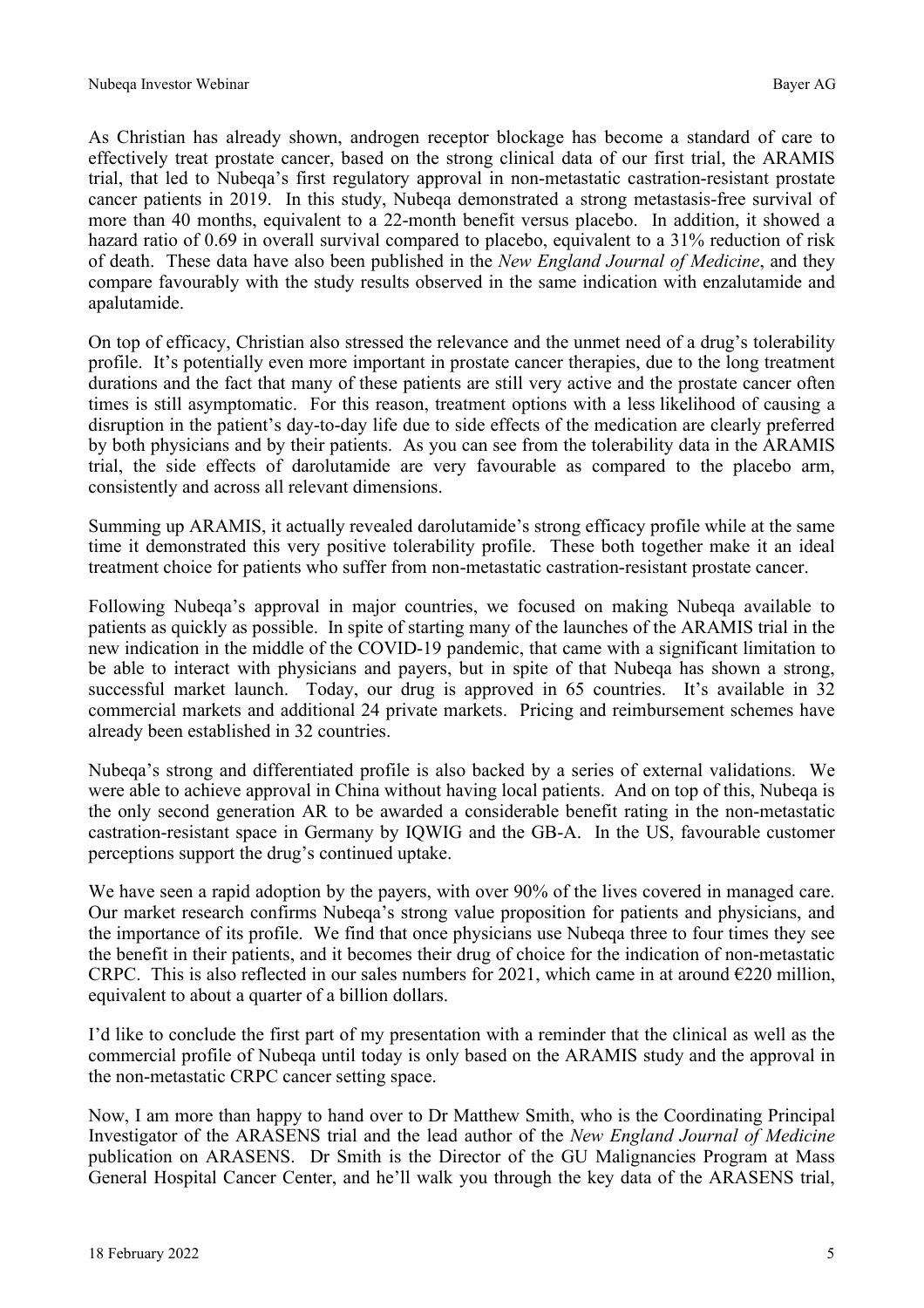our second successful Phase 3 study of Nubeqa. This trial examined Nubeqa's use in patients suffering from metastatic hormone-sensitive prostate cancer. Dr Smith?

## **ARASENS Results**

## **Dr Matthew Raymond Smith M.D, Ph.D.**

#### **Director of the Genitourinary Malignancies Program, Massachusetts General Hospital Cancer Center; Coordinating Principal Investigator of ARASENS**

Thank you, Robert. It's a pleasure to be here and to present the ARASENS data. This is the study design. ARASENS was a global, randomized, controlled trial. ARASENS enrolled 1,306 patients in 286 centres in 23 countries. The study included patients with metastatic hormone-sensitive prostate cancer and an ECOG performance status of 0 or 1, who are candidates for androgen deprivation therapy and docetaxel. Eligible patients were randomised in equal proportions to darolutamide or placebo daily – twice daily, excuse me. And all patients in both arms received the standard of care, which is androgen depravation therapy and six cycles of docetaxel, the latter starting six weeks after randomization. The primary study endpoint was overall survival, and then there were a number of key secondary endpoints. I think when we designed this trial we took a bold approach saying what would really be important would be to move the needle and improve overall survival, and hence we chose that as the primary study endpoint. Next slide.

Here's the most important data. This is the primary analysis for overall survival. This endpoint was pre-specified and event-driven. There was no interim analysis; this is the final analysis. Compared to placebo, darolutamide significantly reduced the risk of death by 32.5%. The hazard ratio is 0.68, with 95% confidence intervals of 0.57 to 0.80. This was highly statistically significant with a P value of less than 0.001. You'll note, looking at the shape of the curves, that they separate early and continue to widen their separation over time. The median overall survival is 48.9 months in the placebo group and not yet reached in darolutamide. The four-year overall survival rate was 50.4% in the placebo group and improved to 62.7% in the darolutamide group. Next slide.

This clinically important and statistically significant improvement in overall survival was observed despite a high rate of subsequent life-prolonging therapy in the placebo group. One of the general concerns in interpreting trials of this type is that if patients in the placebo group did not have access to subsequent therapies the benefit may not be generalizable to settings where such therapies are available. It's very reassuring here that a high proportion of patients in the placebo group received subsequent life-prolonging therapies. More than 75% of patients in the placebo group received subsequent life-prolonging therapy. The most commonly administered life-prolonging treatments were abiraterone acetate, enzalutamide, cabazitaxel and docetaxel. Two thirds of patients in the placebo group by the data cut-off date had received subsequent life-prolonging therapy with one or more androgen receptor pathway inhibitors. Next slide.

There was consistency of the overall survival benefit in the pre-specified sub-groups. We also saw consistency of the OS benefit by metastatic stage at initial diagnosis. For patients with de novo metastatic disease, meaning metastatic disease diagnosed at the time of initial prostate cancer diagnosis, the hazard ratio was 0.71, and for those with recurrent metastatic disease the hazard ratio was even lower at 0.61. Next slide.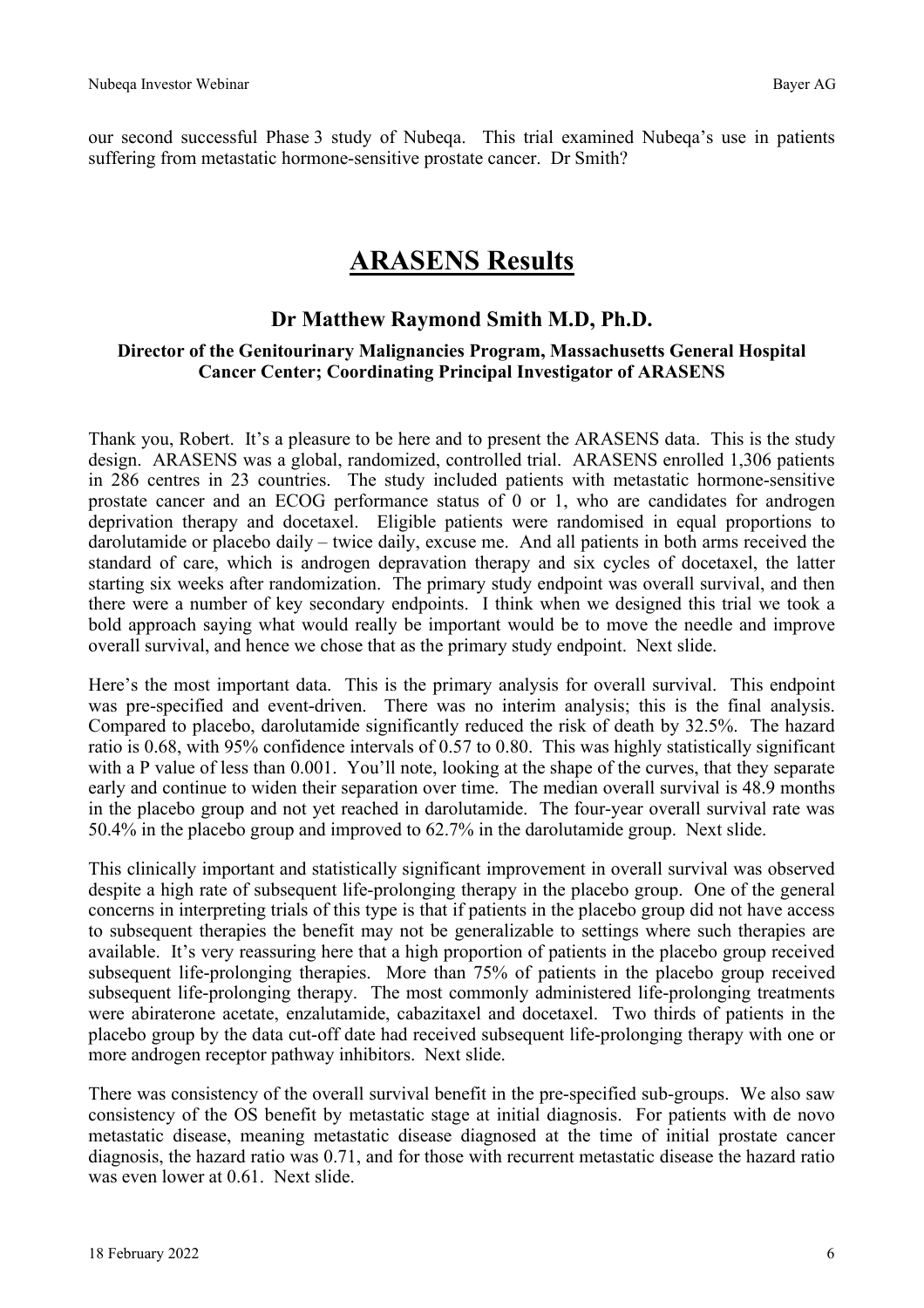We also saw a benefit across key secondary efficacy endpoints. Time to castration-resistant prostate cancer and time to pain progression were significantly longer in the darolutamide group than in the placebo group, with hazard ratios of 0.36 and 0.79 respectively. Next slide.

Darolutamide also improved time to first symptomatic skeletal event and time to first subsequent antineoplastic therapy, with hazard ratios of 0.71 and 0.39 respectively. Next slide.

Consistent with the clinical experience in other settings, darolutamide had a very favourable safety profile. The rates of any treatment-emergent adverse events, serious adverse events and adverse events leading to permanent discontinuation of study treatments were similar between the darolutamide and the placebo groups. Next slide.

As expected, most of the Grade 3 and 4 adverse events we observed in both arms were attributed to docetaxel chemotherapy. Those included neutropaenia, febrile neutropaenia and anaemia. Importantly, rates of these Grade 3 and 4 AEs were similar between the darolutamide and placebo group. Next slide.

Robert described the specific benefits of darolutamide in terms of its safety relative to other AR pathway inhibitors, but certain adverse events have been associated with AR pathway inhibitors as a drug class, although it's important to note that those rates of AEs of special interest vary considerably for different drugs within that class, and that's specifically true for darolutamide. These AEs of special interest for the class include fatigue, falls, fractures, rash, hypertension, certain cardiac disorders and central nervous system disorders. After adjustment for drug exposure, though, the rates of these AEs of special interest are similar, and really indistinguishable, between the darolutamide and the placebo group, sort of reinforcing the favourable safety profile that was observed in ARAMIS. Next slide.

In summary, darolutamide in combination with ADT and docetaxel significantly improved overall survival in patients with metastatic hormone-sensitive prostate cancer. Darolutamide reduced the risk of death by 32.5%. Darolutamide improved OS despite a high rate of subsequent lifeprolonging systemic treatments in the placebo group. And the OS benefit for darolutamide was consistent across the pre-specified subgroups. Darolutamide also demonstrated significant improvements in key secondary efficacy endpoints, including time to castration-resistant prostate cancer, time to pain progression, time to first SSE and time to first subsequent antineoplastic therapy. And then consistent with the prior experience with darolutamide in non-metastatic CRPC, the rates of adverse events were similar between the darolutamide and placebo groups. So I conclude that based on the results of ARASENS, darolutamide in combination with ADT and docetaxel should become a new standard of care for the treatment of patients with metastatic hormone-sensitive prostate cancer.

# **Commercial Implications and Future Ambitions**

## **Robert LaCaze**

Thank you, Dr Smith, for that great overview of the ARASENS data. For those of you who maybe had missed the presentation yesterday, it was also published in the *New England Journal of Medicine* yesterday afternoon as well. Dr Smith is the lead author on that paper as well.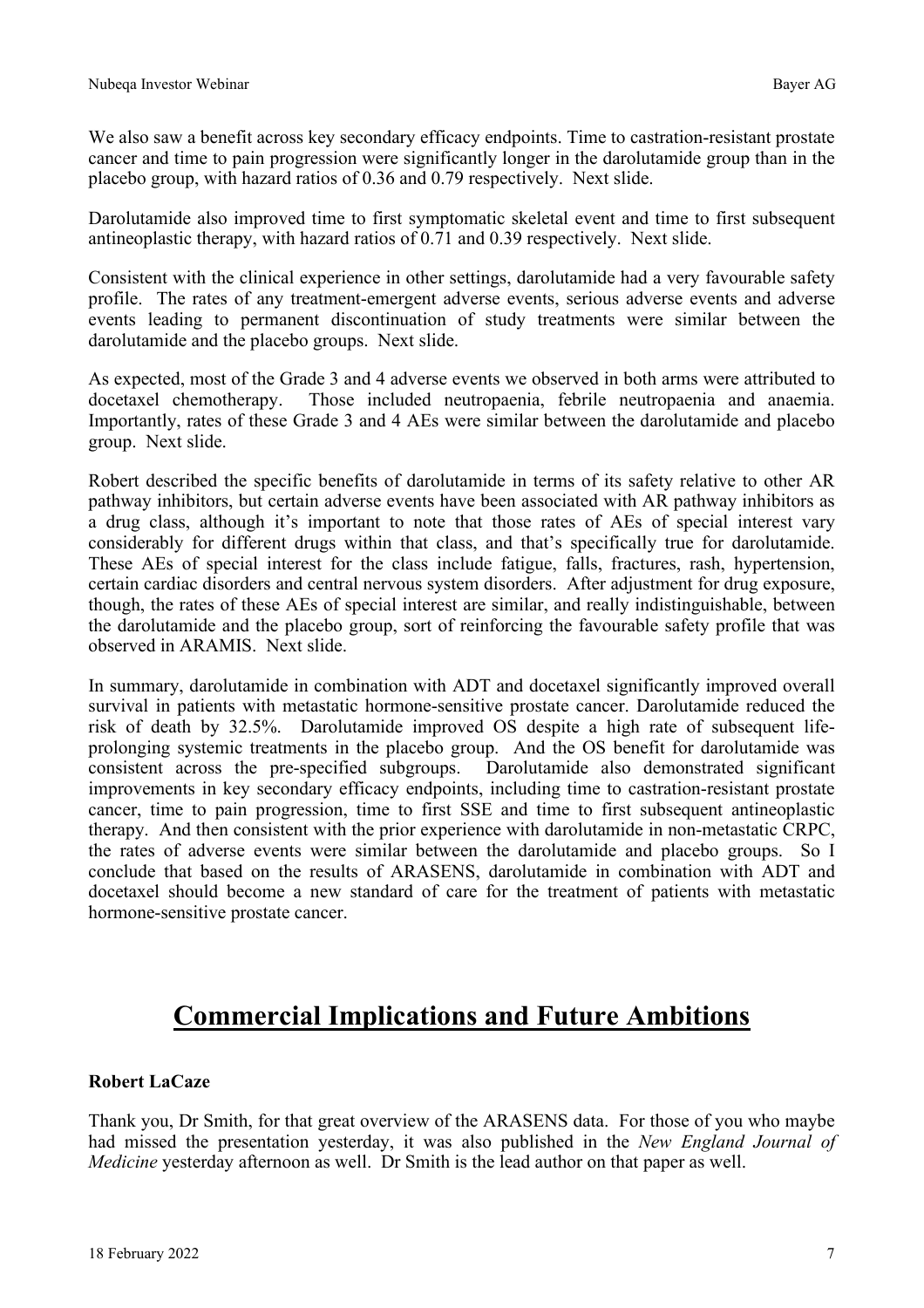As Dr Smith has shown, this is actually the second large Phase 3 trial for darolutamide that has demonstrated a major overall survival advantage, while at the same time providing a really favourable tolerability profile for the patients.

It's important to stress again the high efficacy and the tolerability hurdles in the ARASENS trail. This is a study where we actually combined ADT therapy in addition to chemotherapy in both arms. None of the existing novel hormonals have demonstrated this level of clinical benefit at Phase 3 trials. Keep in mind that over 75% of the patients which you saw from the data from Dr Smith in the control arm of the ADT and chemotherapy also received additional subsequent lifesaving drugs, including enzalutamide, abiraterone and chemotherapy, making the efficacy data of darolutamide in combination with chemo and ADT even more remarkable in this ARASENS study, though the secondary endpoints also were impressive and of note.

It was also discussed a little bit in the discussion yesterday in the presentation, that the time to castration-resistant prostate cancer was reduced by 64%, with a hazard ratio of 0.357. The risk was reduced by 64%. So in the control arm, patients became castration-resistant in a little over a year and a half, or 19.1 months, while patients in the Nubeqa arm still had not reached the average number of months to become castration-resistant, with many of these patients being metastatic for three and a half to four years. By the time of the data cut-off on October 25, 2021, the average length of therapy was 41 months compared to the control group of 16.7 months.

Now, while there was a significant overall survival advantage, as you saw from the presentation, the addition of darolutamide to chemotherapy did not introduce additional major toxicities for the patients beyond chemotherapy. Again, this underpins the ease of use of Nubeqa, even when it's used in combination. With this strong confirmation of efficacy and the tolerability profile in two major studies in two different settings, we feel that darolutamide can become a foundational therapy in prostate cancer across the different stages of prostate cancer given its unique profile.

Now, over the next few years, we'll continue to invest and generate data to allow darolutamide to fulfil this mission of becoming the foundational therapy across a broad spectrum of prostate cancer, as you can see from the development program, which includes five major phase 3 studies. Two of them have already been completed, and three more are in progress. In the adjuvant setting, we're doing the DaSL-HiCap trial, which is expected to show results in the 2028 timeframe. We are also, and this is part of the announcement, doing a Biochemical Relapse study as well, or the BCR study. We plan to start this trial in the second half of this year, with results expected in 2027. And finally, we have an ongoing trial, which is the sister trial to the ARASENS trial. It's called ARANOTE. This is also in the metastatic hormone-sensitive space where Nubeqa is given as a single agent with ADT as compared to placebo and ADT.

So in summary, our investments are aimed at generating data across the early, the non-metastatic, and the metastatic settings, both with and without chemotherapy. As the novel hormonals continue to move in the earlier settings of this disease, it's important to have a profile like darolutamide that combines an efficacy profile with an excellent tolerability profile as most of these patients in this earlier setting will be asymptomatic. Lastly, with darolutamide's combinability profile, we'll also consider additional combination trials with other emergent agents if the science is clear.

So with the confirmation of darolutamide's clinical profile and expansion into the metastatic setting, as well as the investments that we're making in the additional clinical trials, we feel that darolutamide has the potential to generate peak sales of more than  $\epsilon$ 3 billion. The next step for us, though, is to rapidly file the ARASENS data as quickly as possible, and to gain the regulatory approval in the metastatic hormone-sensitive prostate area and extend our existent label in all major markets to make the drug available to patients as soon as possible. As you can see from the chart,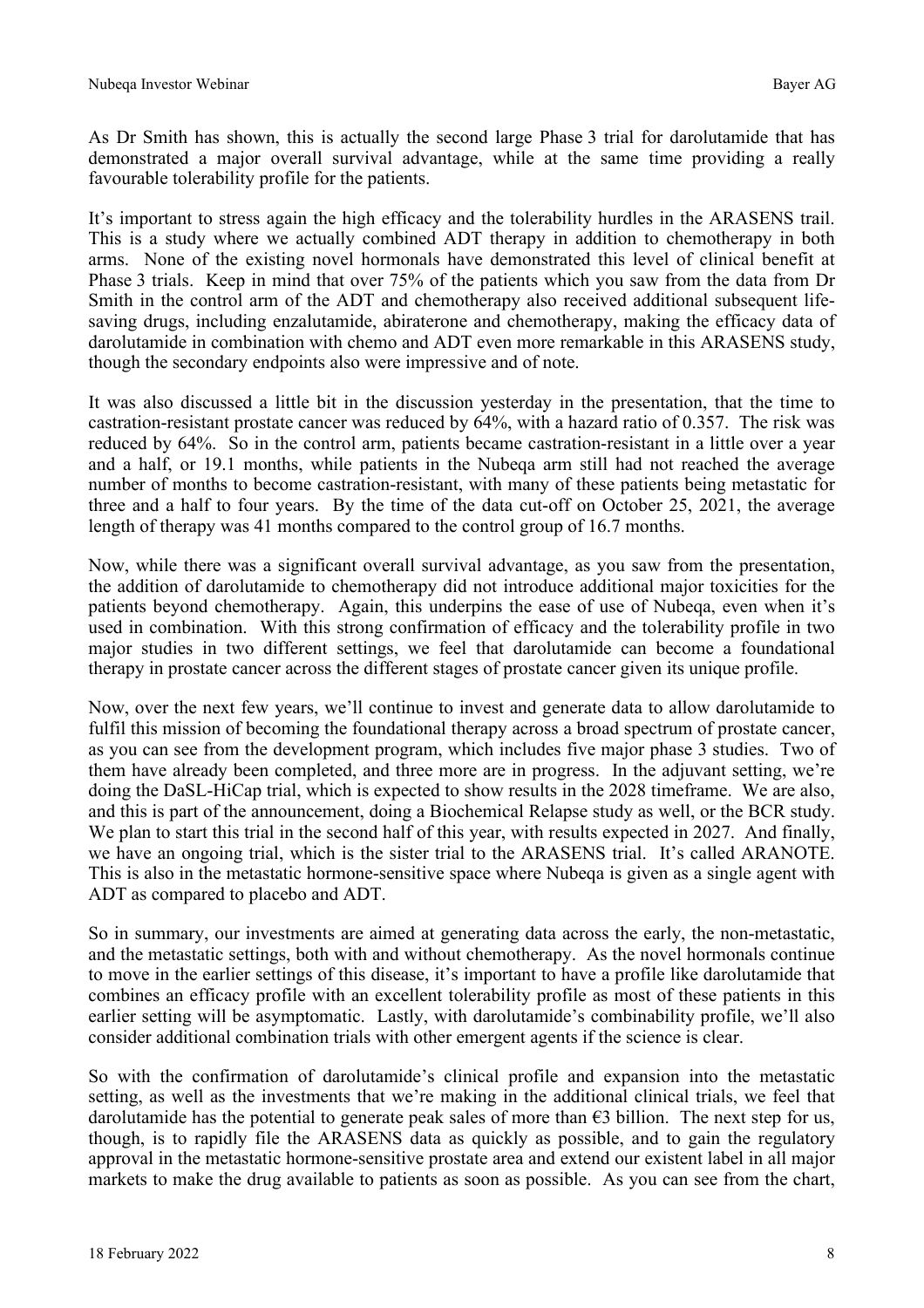we're just weeks away from simultaneously filing in the US, Japan, and the EU, and China is just a few weeks behind.

So putting today's presentation into a broader context and closing the loop from what Christian started with his remarks at the beginning of the webinar, our ambition is to become one of the top 10 oncology companies by 2030. Over the last five years, we've made decisive steps toward that goal. We've doubled the number of marketed products from three to six and gained more than 75 commercial approvals across multiple indications and tumors. In addition, in terms of innovation, we've seen three FDA breakthrough designations. We have 15 ongoing registrational studies. In addition, we've entered into new platforms such as precision oncology, as Christian stated, which was strengthened by our acquisition of Vividion last summer. We've also expanded our radio-pharmaceutical approaches with the addition of Noria therapeutics and PSMA therapeutics, which occurred last spring. On top of this, we continue to explore the next generation of immune oncology with cell therapy partnerships.

Finally, with the launches of Vitrakvi and Nubeqa, we have translated compelling medical profiles into commercial success. Vitrakvi is the first drug to receive a global tumor agnostic approval in both paediatrics and adults. We're also committed to making Nubeqa the standard of therapy in prostate cancer. With these investments and the continued growth of Nubeqa, oncology is planned to become a key growth driver for Bayer Pharma.

Now, this concludes my part of the presentation, and I'll hand it back over to Oliver to open it up for Q&A. Oliver?

# **Questions &Answers**

## **Oliver Maier**

Thank you so much, Robert, Dr Smith and Christian, all for your presentations. And with that, let's move to the Q&A. Before we start, as always, some housekeeping items on the Q&A session from my end. If you have a question, please click on the 'raise your hand' icon. If your question has been answered or you wish to cancel your request, please click the 'lower your hand' icon. When you will be called to ask your question, you first have to unmute yourself by confirming the corresponding prompt that will appear on your screen.

If you have joined the conference via telephone, the procedure is slightly different. Please press the star followed by the 9 on your telephone to queue for asking a question, and when you're being prompted to ask your question, please press the star followed by the 6 to unmute yourself.

So I see we have the first questions coming in, and I think the first question comes from James Quigley from Morgan Stanley. James, you're next. You're first.

## **James Quigley, Morgan Stanley**

Hello. Thank you for taking my questions. So just in terms of the new peak sales guidance, could you give us a bridge of how you get there from the 1 billion to the 3 billion, and which of the sub-indications are the biggest contributors?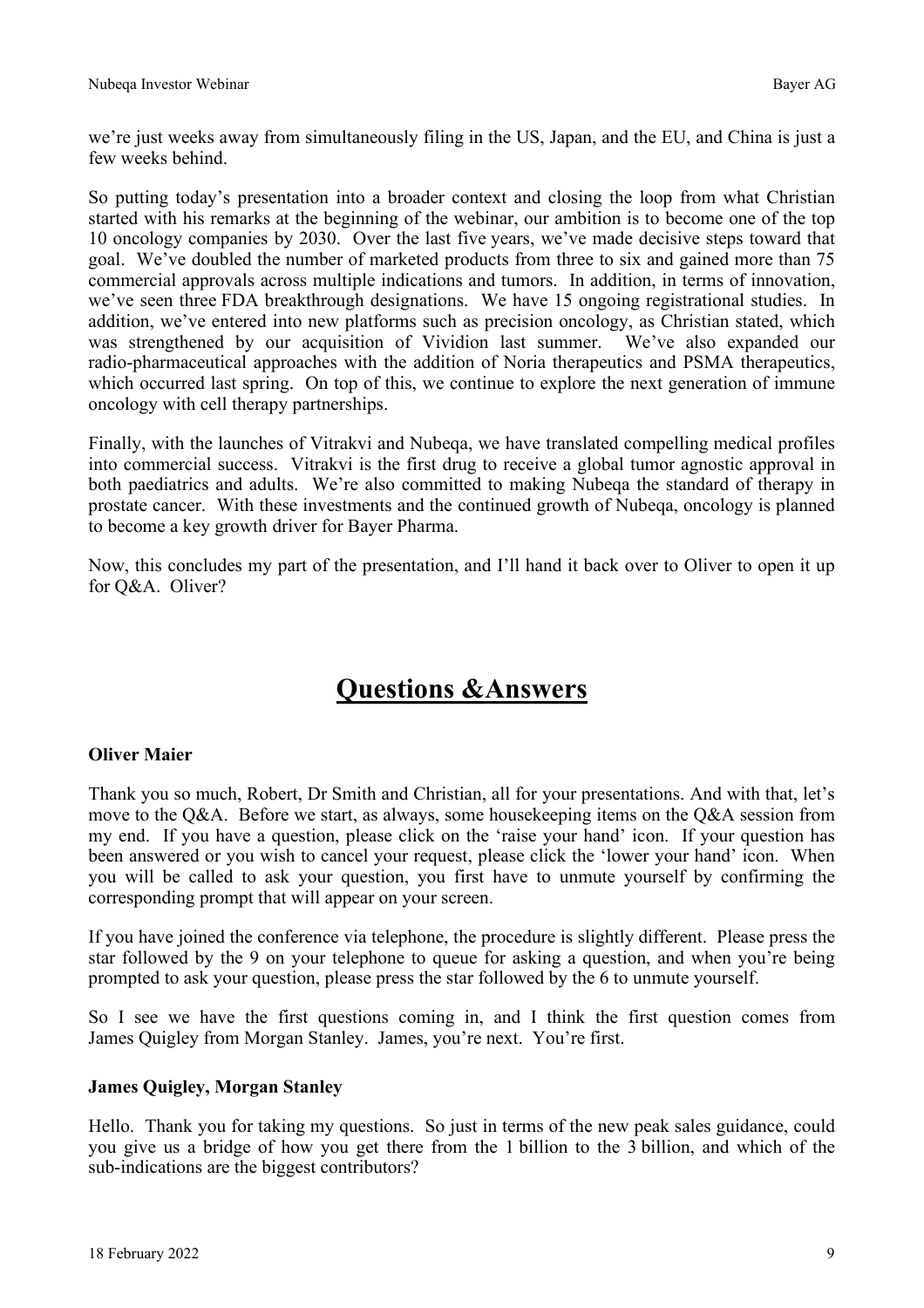And then also related to that, could you also remind us of when the patent expiry for Nubeqa is? I think, from memory, it's around 2030 in the US. But how are you thinking about the adjuvant and the biochemical relapse setting if they're reading it in '28 and 2027 and how that could impact the peak sales?

## **Robert LaCaze**

Yeah, James, so this is Robert. I'll be happy to address those for you. As we look at this market space, there's a couple of things that's going on here. Obviously, as the patient population continues to age, we know in the epi-numbers there's about 1.5% of new patients coming into the space every year with prostate cancer. We know that, as you look at the compounds as Nubeqa, when you look at the earlier stages of the disease, patients stay on the drug for quite a period of time. And then, when you look at the metastatic disease, we're quite surprised at the overall outcome that we're seeing in the clinical benefit of the program, and patients will stay on the drug for potentially two, three or even four-plus years.

And so, as you look at the  $-$  as I've shown at the beginning, and you look at the different segments of the prostate cancer area between the early, the mid and the late stages of the disease, we'll have programs in all of those diseases. I won't necessarily give a comment on which one of those will be the biggest segments because I think some of those segments will continue to evolve over time, but I will say that, if you look at the growth of the market, and then the clinical data that we're generating across all the stages, we're quite comfortable with the \$3 billion.

The \$3 billion, though, is not tomorrow or the next day. It's more towards the end of the '27, '28, '29 timeframe as we do generate the data and the new indications. The patent lives – depending on which country – range from the 2030 to 2034, I believe, or '35 timeframe zone. It does range across depending on which country and which market you're in.

So we're very excited about the data, the second-largest study, and then, obviously, we'll have the – our goal is to try to have every couple of years a new bit of dataset of studies coming out to continue to fuel the clinical profile, which hopefully will translate into the patient benefits, and then eventually into the peak sales.

## **James Quigley**

That's great. I have another question, if that's okay, for Dr Smith. And just thinking about the hormone-sensitive or metastatic hormone-sensitive prostate cancer, your patients, so what role will this chemotherapy play in your treatment decisions? I'm just trying to get a sense of what proportion of your patients are already taking chemotherapy plus androgen deprivation versus that are already on an androgen receptor inhibitor plus androgen deprivation. So just a sense of – are there a bunch of patients where you can add on Nubeqa with chemotherapy quite quickly, or is it going to be more of a deciding which approach would be best? Thanks.

## **Dr Matthew Smith**

Yeah, good question. So the rates of – so currently, the question is, 'Who do you intensify, in which patients do you intensify therapy for metastatic hormone-sensitive disease?' And then the second question is 'Which agent? Is it going to be docetaxel or an AR pathway inhibitor?' And those vary according to geographic region. In the United States, the patients who have intensified initial treatment typically get an androgen receptor pathway inhibitor. It's a smaller group who receive chemotherapy, usually the worst prognosis patients, but let me answer it this way. For a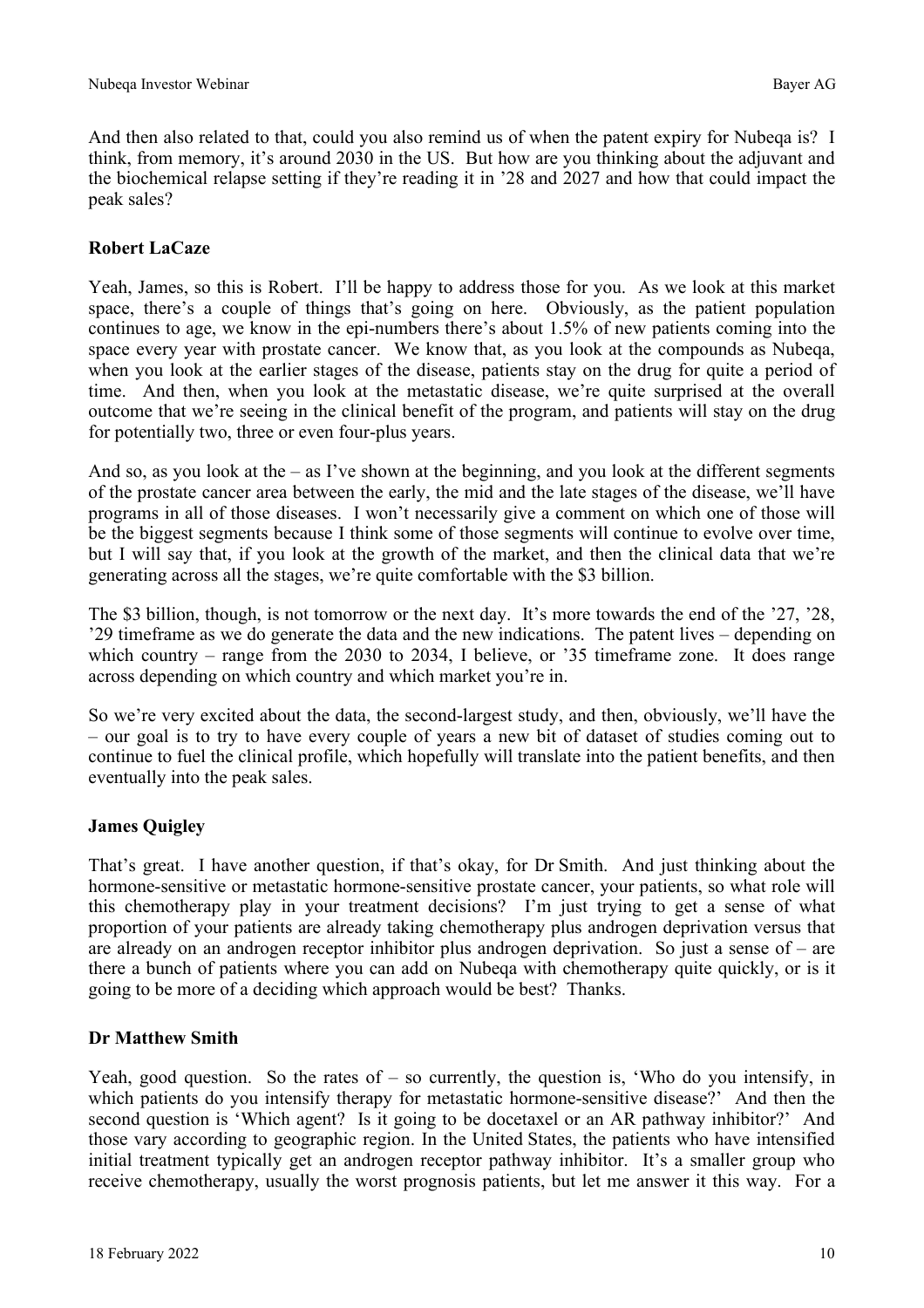patient who's going to receive ADT and docetaxel, the addition of darolutamide is the easiest decision in the world. The results of ARASENS are compelling. The magnitude of the benefit probably exceeds, in my opinion, the benefit of giving the patient chemotherapy, so that's easy.

The other knock-on effect of this is going to be that this compelling data from ARASENS confirms the very strong results from ARAMIS. And while these individual disease states have an important role in drug approvals, in regulatory issues, the field is moving away from that because all the consistent data saying, 'intensified androgen deprivation therapy' or 'enhance the androgen deprivation therapy' improves outcomes across the entire spectrum of prostate cancer. And one of the terms used earlier is that 'AR is the key oncogenic driver'. It couldn't be more true, so our approach is going to really be – and the thing that wasn't yet said is, while there are several other drugs in this class, there's tremendous cross-resistance between the agents, so it's really going to be 'Which one do you choose and why do you choose it?'

So now we have two compelling phase 3 studies showing an OS benefit, non-metastatic CRPC, metastatic disease, hormone-sensitive disease, and really compelling safety data that, in my opinion, makes darolutamide best in class, and that will be my go-to drug in patients who I'm going to add an AR pathway inhibitor. And I think that that's the choice that clinicians are going to be making, and you can get very granular, and say, 'This indication, that indication,' but it's the totality of evidence, and really, no other target has shown such consistent results across the entire spectrum of prostate cancer.

## **Oliver Maier**

Fine. Thank you so much, Dr Smith.

## **James Quigley**

Thank you.

## **Oliver Maier**

I think the next question comes from Michael Leuchten from UBS. Michael, you're next.

## **Michael Leuchten, UBS**

Oh, thank you, Oliver. So just going back to that last question, Dr Smith, if we look at the presentation at ASCO GU, I think there was some slides from a discussant saying that only about a third of patients in the hormone-sensitive setting are actually getting duplates at the moment, so it's not a large number of patients relative to what the data like STAMPEDE and LATITUDE would suggest to us. And I think some of the question is, what does chemotherapy really add? So as we think about the upcoming data with the ARANOTE trial, do we get to a point where we actually know what the treatment pathway's going to be in this hormone-sensitive setting?

So that's question number 1, and then there's just a clarification question on the tolerability in the remarks. There was something about adjusted for drug exposure, there were similar rates of adverse events. I just wondered if you could clarify that statement. I didn't quite understand what that meant. Thank you.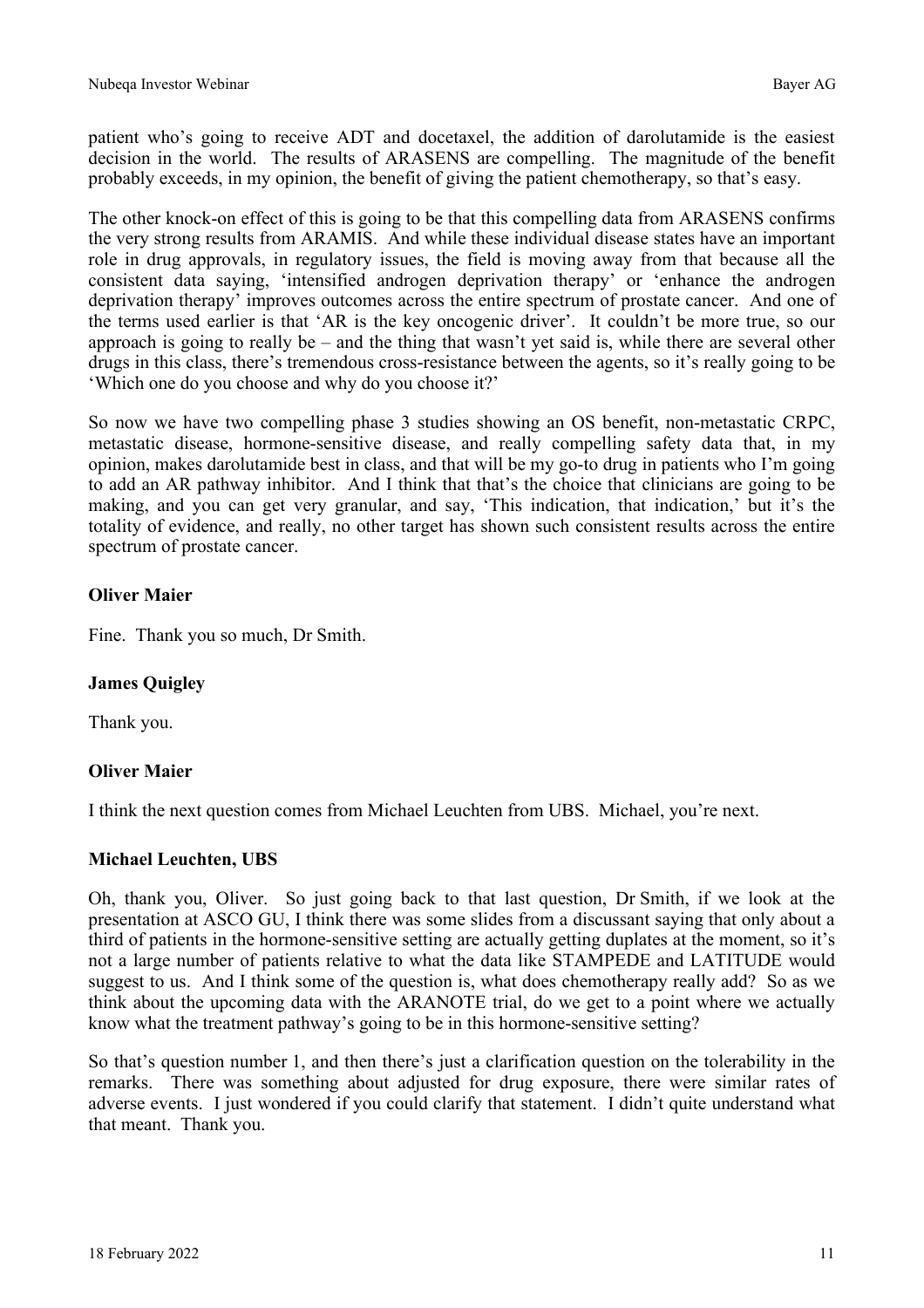## **Dr Matthew Smith**

Yeah, so let me start with the second question because it's more straightforward. So I actually, in saying that, I actually understate the safety of darolutamide because the uncorrected rates of those adverse events are remarkably similar across almost all of the AEs of special interests. But just for conciseness, if you had after adjustment, basically every one of those AEs of special interests becomes similar or more or less indistinguishable between the groups. So both the unadjusted and adjusted rates of AEs of special interests are similar between the groups with a couple of minor exceptions. There's a little bit more rash if you don't adjust for exposure, and I think maybe a little tiny bit more of hypertension.

So the other question is  $-1$  think the way – again, I'll restate it. AR is a key oncogenic driver in prostate cancer, and I think you're absolutely right that the adoption of intensified systemic treatment for metastatic hormone-sensitive prostate cancer has been slow. That will change over time as the data's accumulated. CHAARTED confused the whole field because the initial intensification was with chemotherapy, and then there was this division between high volume and low volume. There's a lot of confusion in the field, and I think that's contributed to the slow adoption, but with consistent data about improved overall survival, I see that improving over time, and at least in the US, the priority's going to be to add an AR pathway inhibitor. And then the secondary question will be, 'In which patients do you also add docetaxel?'

And as is true in all cases in medicine, we're never going to have all of the data we'd like to make those decisions. Not every decision we make will be perfectly evidence based, but there's a compelling body of data to say that we should be intensifying systemic therapy in the vast majority of patients with metastatic, hormone-sensitive prostate cancer. And at least in the United States, the priority's going to be the addition of an AR pathway inhibitor, and as I have already said, in my practice, my drug of choice is darolutamide.

#### **Michael Leuchten**

Thank you.

## **Oliver Maier**

Alright, thank you so much, Dr Smith. I think the next question comes from Dominic Lunn from Credit Suisse. Dominic, you're next.

#### **Dominic Lunn, Credit Suisse**

Oh, hi. [Inaudible].

#### **Oliver Maier**

Dominic, you're hard – sorry to interrupt. You're very hard to understand, Dominic. You're fading in and out. I don't know what kind of mic you're using. I don't know if anybody understood that, but I couldn't.

#### **Robert LaCaze**

I didn't understand.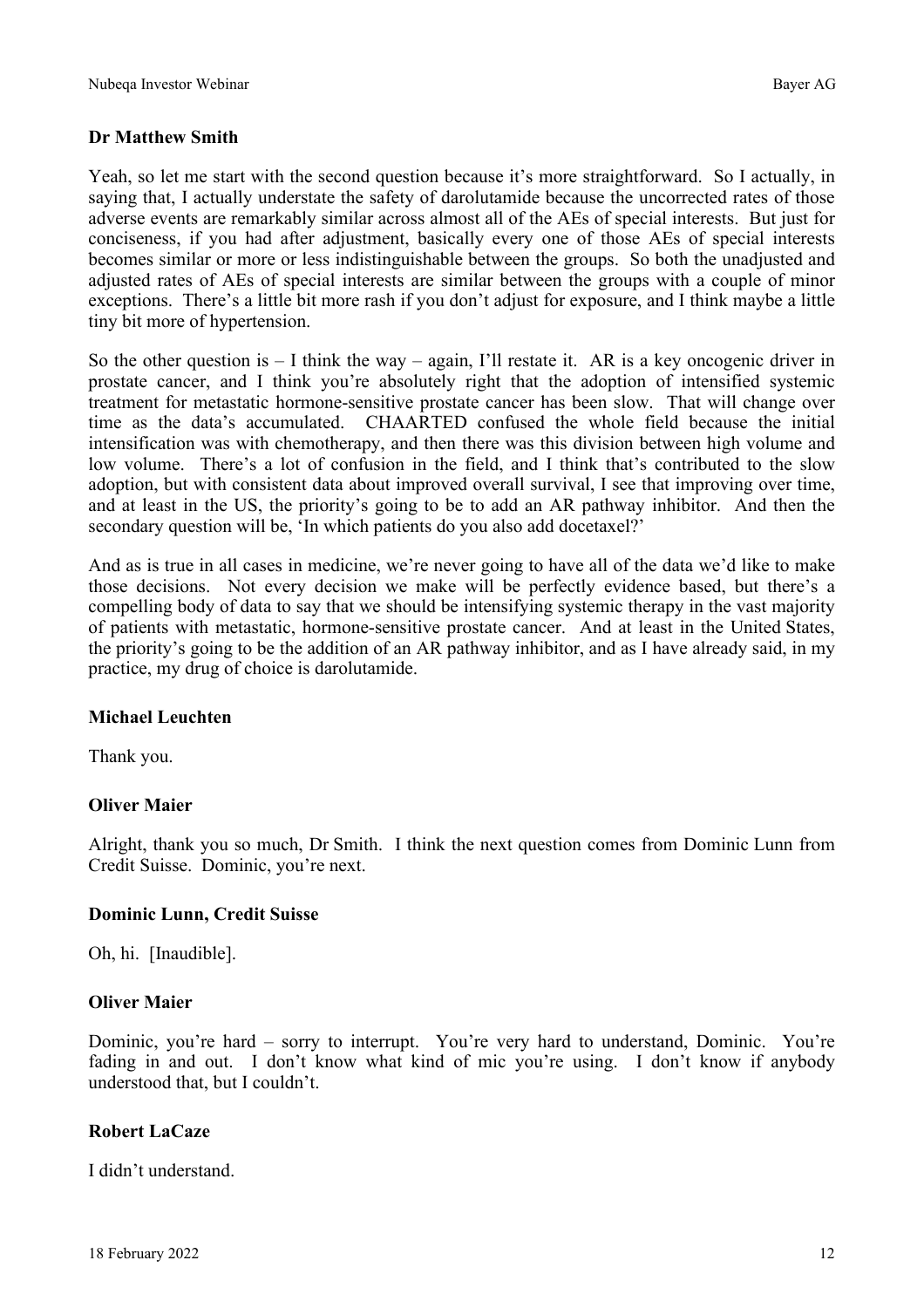## **Dominic Lunn**

I'll let you [inaudible].

## **Oliver Maier**

Okay, then let's wait for Dominic dialling in again. Let's hear next question from Sachin Jain from Bank of America. Sachin, you're next.

## **Sachin Jain, Bank of America**

Sorry. I have two – sorry, Sachin Jain. Sorry, I forgot to unmute myself. So two questions here for Robert, if I may. So firstly, just in the ARAMIS setting, you're three years into launch. Why don't you just give a bit of colour as to the share you've got of the existing agents and how you expect progression of the strong launch you've referenced, the 220 million towards the billion to progress, and what the barriers you've seen to adoption in the ARAMIS setting are?

And I'm relating that question to ARASENS. So would you expect the launch in the ARASENS setting to be quicker given you're the only dataset of this triple with the compelling data that you've seen? Or do the challenges that the doctor speak to suggest to us that there should also be a slower launch that builds over time? Thank you.

## **Robert LaCaze**

Thank you, Sachin, for that question. I think there's a couple of different dynamics playing in the marketplace now, as I stated in my opening remarks. As you will recall, the launch of Nubeqa – the initial launch of Nubeqa – happened right in the middle of the pandemic, and our representatives for the most part were not able to get out in how the number of face-to-face type of customer interactions, so we relied a lot on peer-to-peer type of discussions and digital type of outreaches to reach the different customers, etc. I think, as the pandemic begins to wane, and our representatives are able to get out to start having more face-to-face calls to really explain the benefits of the compound, and doctors begin to see it, I think you'll see – because we see this when we talk to physicians that utilize the compound. They really do become adopters of the compound once they use it just a few times.

I think, on the market share question, that is a very difficult question to get at because the data is not always as clear cut as one would see across the different markets because of the, as Dr Smith was saying, the disease itself is almost like a continuation. It is a continuation of prostate cancer, so it's really hard to have market-level segmentation of the data as you do this, but what we see is that we are continuing to trend up in the way that we look at the data, probably in the 20% to 22% range or so, in this non-metastatic setting, and continue to trend upwards. Now, obviously, if you look at this on the total market because the other drugs have broader indications than we have at the current time, it's really hard to put that in the right context because of the, really, smaller segment of the non-metastatic setting. So probably the biggest variant for us is just overcoming some of the issues that most companies have to overcome when you're launching drugs in a pandemic and finding new ways to be able to reach and ensure that you're educating on the benefits of the program.

I think, though, if you look at the compound itself, at really the last year, we – as you know, when you go to Europe, and Japan, and other areas, there's quite a long time from the actual indication to the reimbursement. And so, when you look at really 2021 was the first year that we had a full year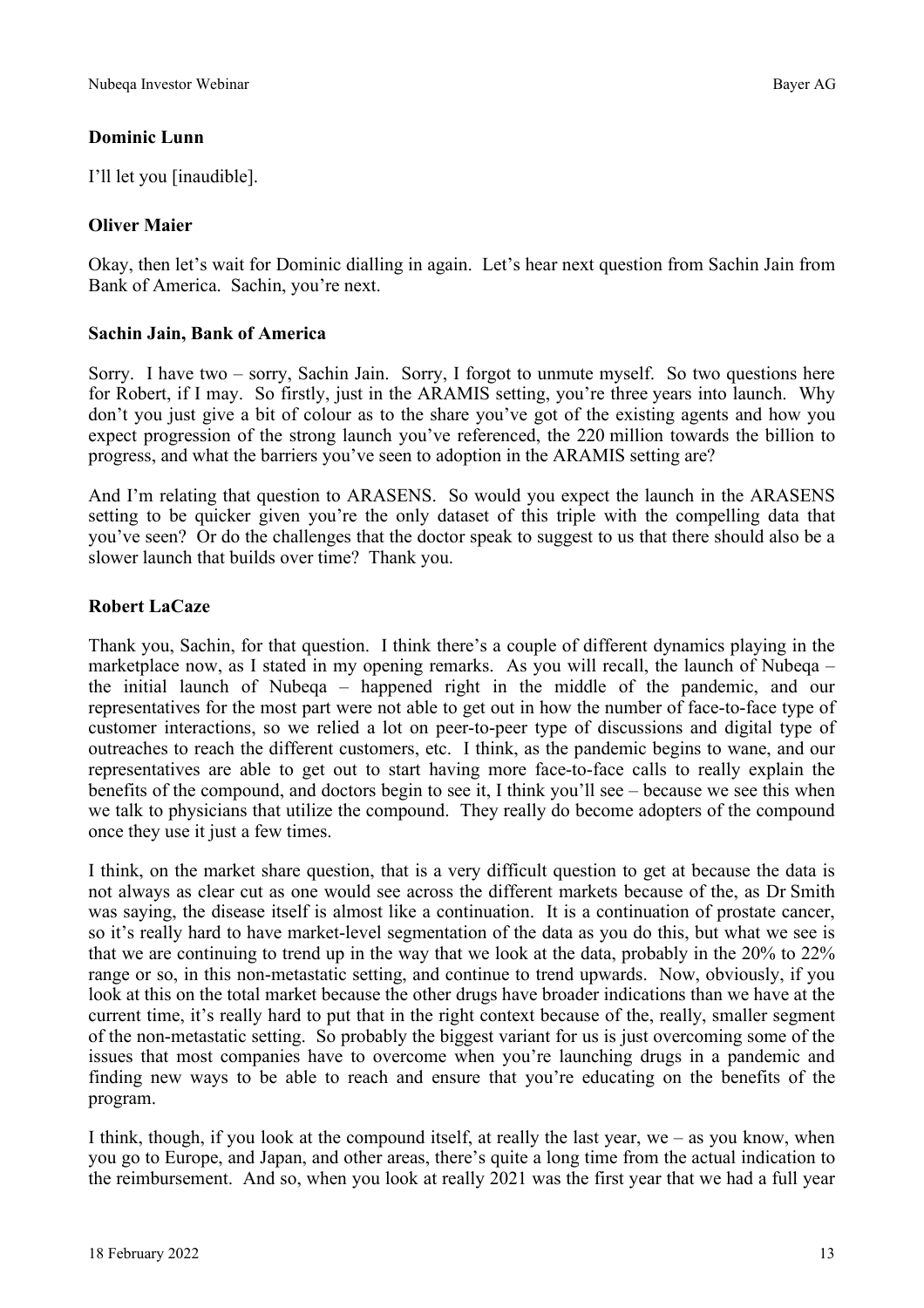of indications plus reimbursement, it's coming in around the  $\epsilon$ 219 to  $\epsilon$ 220 million segment. So as you look at the ARASENS trial now, I think what this does is begin to build on the confidence level of the compound because now you don't have just one study. You actually have two studies, and if you actually looked at the two studies, they actually showed a greater than 30% reduction of risk, regardless of if you're in metastatic or the non-metastatic setting.

So I think the studies themselves will feed off of each other based on the totality of the data, and then you layer on top of that, regardless of which setting you were in, the tolerability profile was extremely consistent. And so, as doctors now will have the ability to begin to use this drug in the metastatic setting, I think that they will see the true benefits of this compound as they make treatment choices and options for their patients. It's hard to say exactly what the uptake will be as we go into the marketplace, but I think Dr Smith made a comment that anybody right now who are considering chemotherapy for a patient based on this data – it would be very appropriate to immediately add darolutamide to that regimen for this metastatic hormone-resistant indication.

## **Oliver Maier**

Great. Thank you, Robert. Does that answer your question, Sachin, or you have a follow-up?

## **Sachin Hind**

No, that's perfect. Thank you very much.

## **Oliver Maier**

You're welcome. Dominic is back from Credit Suisse. Dominic, let's try it again. You're back.

## **Dominic Lunn**

Hi. Can you hear me now?

## **Oliver Maier**

Yeah, much better.

## **Dominic Lunn**

Perfect. Great. So on ARASENS again, in the past, there's been discussion that the benefit of this indication lies potentially more in having a complete and differentiated label to mark it with instead of a big incremental sales opportunity, given the fact that you're trying to bring chemo earlier into the treatment paradigm in some of the patients, I assume. But the magnitude of the benefit is quite impressive, so did this change your view on the level of adoptions you expect for this regimen? And I ask because, obviously, you are increasing your peak sales by 2 billion at the same time when obviously showing the ARASENS data, but is it correct to assume that the peak is more of a general re-evaluation tied to all indications rather than being solely on the strength of the ARASENS data?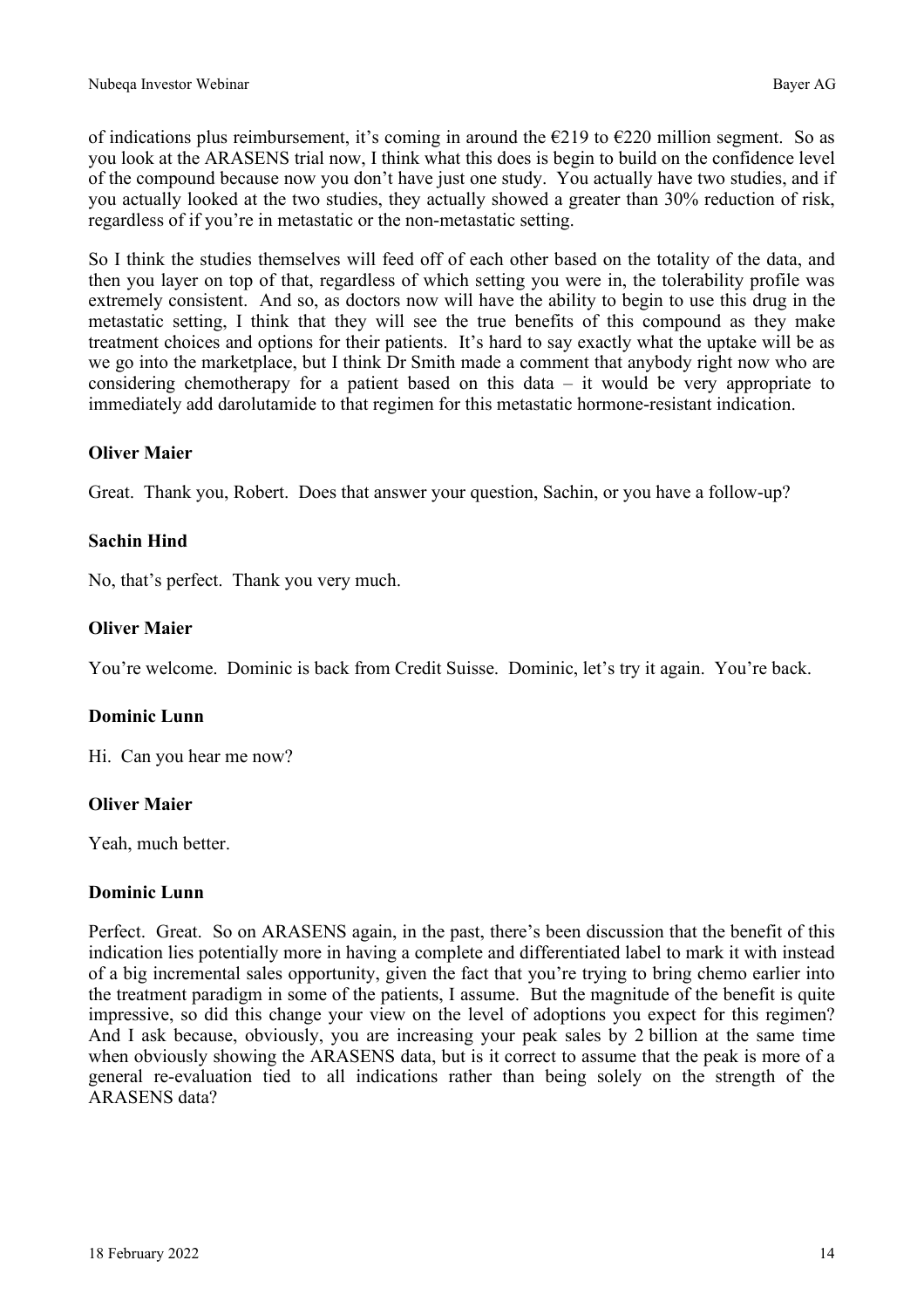## **Robert LaCaze**

Yeah, so Dominic, thanks for that question, and indeed, that's correct. As we look, this second study really confirms the first study in terms of the profile of the compound, and we do have three additional studies including the ARANOTE trial that will read out as a single agent with ADT. And so, when you look at the totality of the entire program, this is where we got to the \$3 billion number. It wasn't on one specific indication, and it's going to be interesting to see, as physicians see a patient in front of them and make treatment options, whether to use this triple combination with intensifying therapy or not, and I think it's going to be very independent based on the physicians, based on the patients. And Dr Smith, maybe you want to comment on how he would think about when to use this more intensifying therapy, but we see this as not just on one indication or two indications, but the \$3 billion number that we put out is more on the totality of the entire program in the clinical development program that we have already put forth.

## **Dr Matthew Smith**

Yeah, sure, happy to further comment. So decades ago, this term 'combined androgen blockade' was introduced referring to the addition of a first-generation antiandrogen like casodex or flutamide to standard androgen deprivation therapy with a GnRH agonist. And that was never proven to be helpful, and so the term got dropped.

We're back to combined androgen blockage, but now with drugs that really work. Drugs really work, right? So across the entire spectrum of prostate cancer, we're seeing benefit by addition of a potent AR pathway inhibitor, and I think there will be this generalization. You're going to – and docs are going to choose – they're going to intensify in the vast majority of settings where we're administering ADT. So ADT isn't just going to mean just Lupron, for example, or whatever drug – injectable drug of choice. It's going to be that plus your AR pathway inhibitor of choice, and for the reasons I described, I view this as best in class.

And the data from ARASENS are critically important, right? Not that I ever had any doubts about the strength of the data from ARAMIS, but if there were any doubters, this data should largely silence that, right, because there's this high-risk patient population, poor-prognosis metastatic disease, and you see this very large treatment effect and consistency across all the secondary endpoints.

So I think there will be this, to use your term in the question, generalization across the disease states, and I think that's appropriate because a lot of these labels are a bit outdated, and they're defined in that way for regulatory purposes. But if we focus, say, on the term mCRPC for a moment, it doesn't mean the same thing anymore because almost no one going forward with metastatic disease should be progressing on ADT alone, so when they progress to CRPC, they will have already received an AR pathway inhibitor in addition to their injectable hormonal therapy. So I think it's really going to become an issue of intensifying systemic treatment by addition of an AR pathway inhibitor, and individual physicians are going to make their choice of which agent of choice, and I think this is why the combined data from ARAMIS and ARASENS are so important.

#### **Oliver Maier**

Great.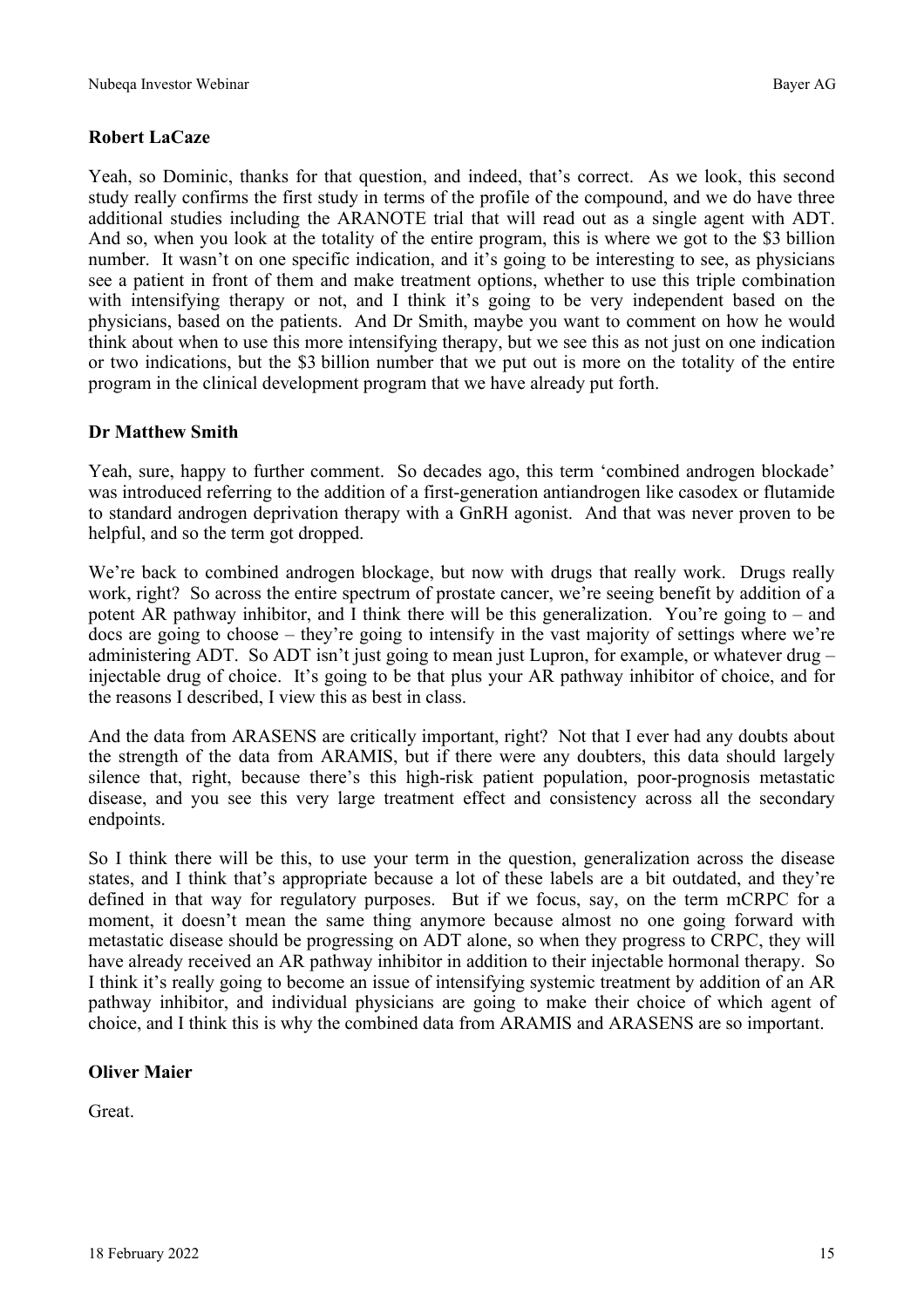## **Dominic Lunn**

Thank you. Very helpful.

## **Oliver Maier**

Thank you so much, yeah. We have time for maybe one or two more questions, and I have one more question from Harry Sephton from Credit Suisse. Harry, you're next.

## **Harry Sephton, Credit Suisse**

Brilliant. No, thank you for taking my question. I just had one, which is a follow-up on the trajectory of your expectations to that 3 billion new guidance. So between now and your passing cliff, you will have Xtandi generics on the market probably about six to seven years prior to your passing cliff. So I just want to understand whether you expect it could be more challenging to gain share in the new-to-brand market as Xtandi generics become available and whether you factor that into your guidance. Thank you.

## **Robert LaCaze**

Yes, Harry. So as we think about the genericization of some of the compounds, it's really important to really focus on the differentiation of the compound of Nubeqa. And when you look at Nubeqa, this is the only one that's been able to show this type of data with the ARASENS trial. Keep in mind that abiraterone also went generic and the market still continues to grow as data begins to drive the utilization of these compounds.

And so part of our value proposition, as you saw from Christian's presentation earlier, when you think about the blood-brain barrier and the clean profile of darolutamide, this continues to offer tolerability advantages for these patients. And also, when you look at the way that we are conducting our clinical trials, yes, there will be some genericizations that will occur towards the end of the decade, but our goal is to make sure that this compound is really differentiated based on the clinical profile, the clinical benefit to the patients, and the utilization as the market continues to change.

And I think Dr Smith made a really good point about how even just how the castrate-resistant space, which we're not doing studies in because in that space, by the time you're there, I've already received an AR inhibitor. The only way we would do a study there would be in combination with maybe a new modality, for example. This market will continue to change. It will continue to  $$ these drugs will begin to be utilized in a much, much earlier setting, and as you move these drugs into the earlier settings like we have with the BCR trial and the neoadjuvant and the adjuvant trial, the profile of the compound and the tolerability of the compound really has to be somewhat pristine, because these patients are asymptomatic, and we feel that we have the best in class tolerability profile of the agents that are currently available.

So our \$3 billion number that we have does include some of the changes in the marketplace, but it also includes some of the shifts in the marketplace of these drugs moving, especially Nubeqa, hopefully earlier and earlier in the treatment of disease.

## **Oliver Maier**

Thank you, Harry. One more question from Damien. Damien Conover from Morningstar.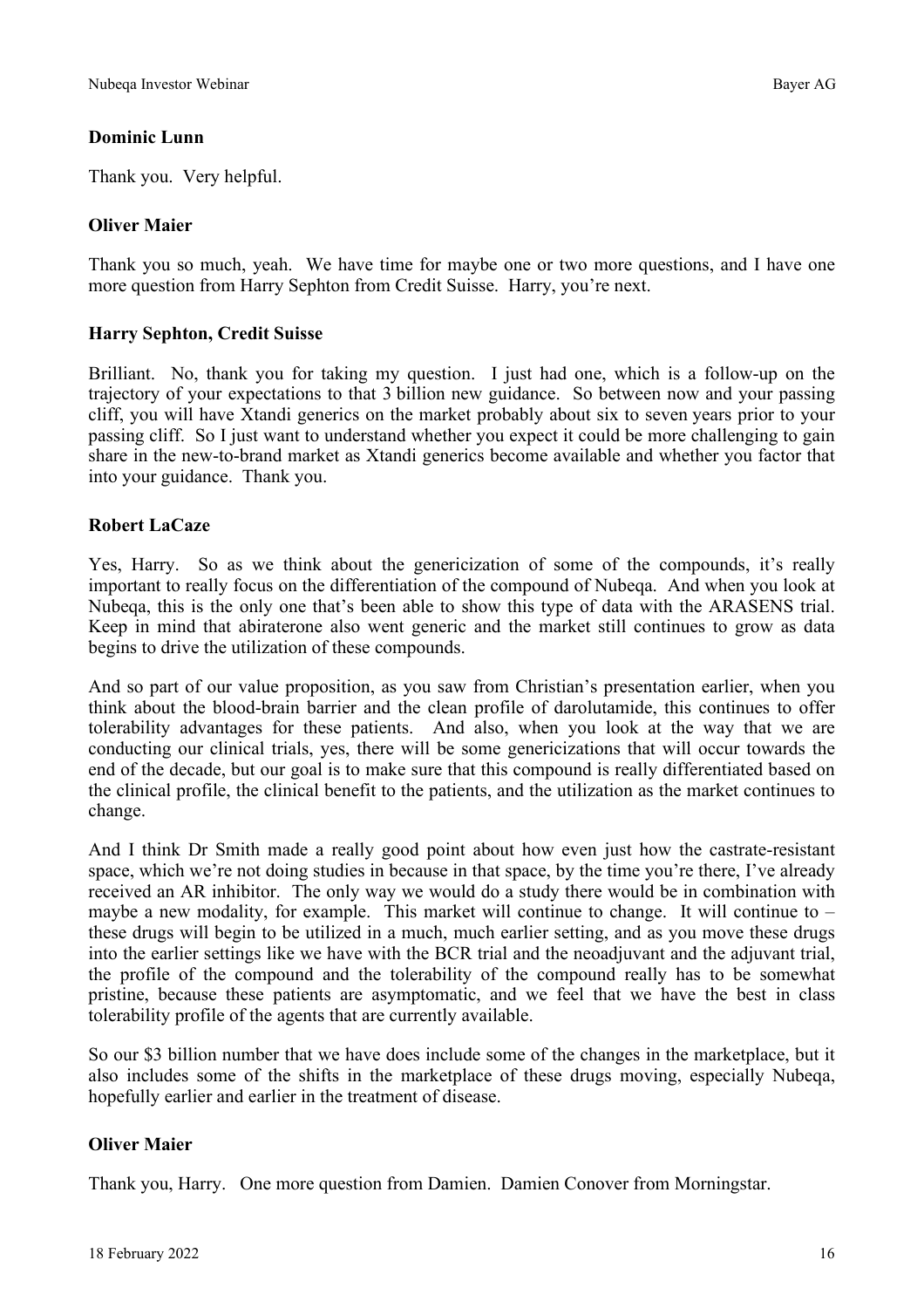## **Damien Conover, Morningstar**

Super. Thanks for taking the question and thanks for the presentation. Super helpful. One question I had  $-$  there's a great slide  $-$  slide  $9$   $-$  that cross-trial compares Nubeqa to some of the other key molecules in the CRPC market, and as you think about this new data in the HSPC market, how would you characterise some of the cross-trial comparisons? There definitely seems to be a safety benefit, but when you look at some of the efficacy cross-trial comparisons, how do you feel it stacks up, Nubeqa, versus competitors?

## **Robert LaCaze**

Maybe I'll ask Dr Smith. From a clinical standpoint he is absolutely the clinical expert here, and then maybe there's additional comments I would add, but maybe I'll ask Dr Smith to take that one on.

## **Dr Matthew Smith**

Sure. So the data from ARASENS is the most compelling. The only  $-$  by far, I guess I'd say. The other trials that included ADT and Docetaxel as standard of care were a few ‒ ARCHES, TITAN,  $ENZAMET$  – were relatively small groups and did not report a benefit of adding their respective drugs onto ADT Docetaxel. And then more recently, in a subgroup analysis of the PEACE1 trial, there was a benefit to adding Abi to ADT and Docetaxel, although the hazard ratio there was, I think, 0.75, so not as favourable as in ARASENS, and there's also a smaller subgroup. So I think the community was not won over by the PEACE1 data because it really is a subset analysis within a larger trial. So to answer your question, ARASENS is best in class for efficacy in this specific disease setting.

## **Damien Conover**

Great, thank you.

## **Oliver Maier**

Thank you so much, Dr Smith. I think we have one last question from Marietta. Marietta is next.

## **Marietta Miemietz**

Yes, thank you very much. Just one quick question on your confidence in the earlier settings. So I absolutely hear you on safety, but just in terms of extrapolating efficacy from the more advanced settings to adjuvant and BCR, can you just speak to your level of confidence that there will actually be a high level of efficacy and the drug will actually succeed in those earlier settings? Just because we've had some examples of cancer drugs that have done phenomenally well in the metastatic setting but failed in the adjuvant settings, and you can debate whether in some cases it might have been due to the drug and in some cases it might have been due to the trial design, but just any thoughts there why maybe in prostate cancer we should look at this differently, why you might have higher confidence. Thank you very much.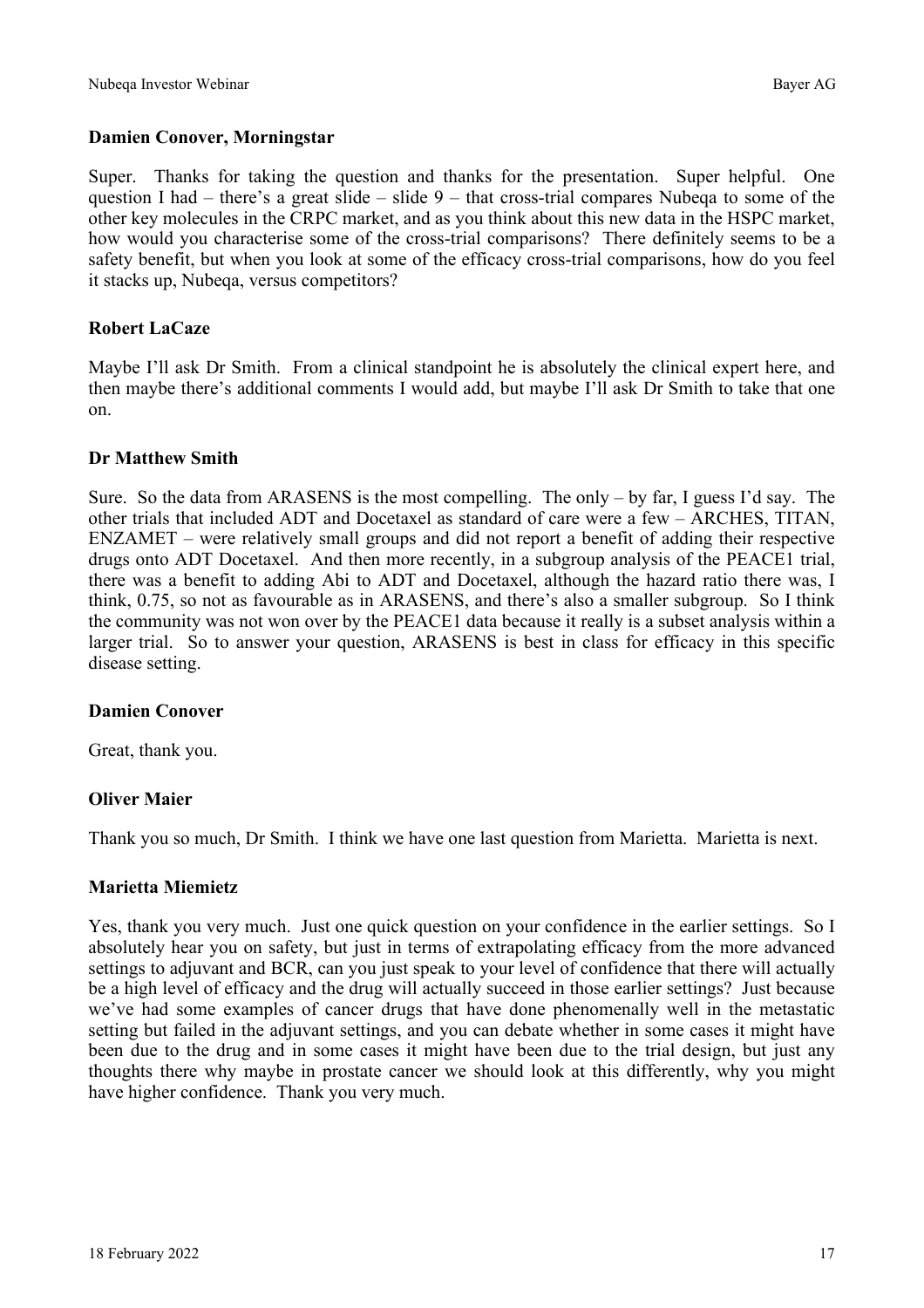## **Robert LaCaze**

I'll answer the first part and then I would also welcome Dr Smith if he wants to add any additional comments, but, you know, Christian started the presentation. When you look at this disease, the androgen receptor is the key driver here, and if you can give more intensified therapies earlier on in the disease, the hope would be to be able to provide a better clinical outcome and benefit for the patient. And we've seen that now, and we continue to see that in the non-metastatic setting, and so the next question is: should we go earlier and then also see if we can provide the same additional benefit for patients?

I think when you do that though, the profile of the compound, again as I stated earlier, needs to have a very, very good tolerability profile, because nearly all of these patients will be asymptomatic and it's extremely important that the drug doesn't add burdensome toxicities for the patients.

So the data, I can't predict the outcome, nor will I predict the outcome, but when we combine the fact that we have a very, very good profile in our compound and the fact that the AR inhibitor is the key driver of the disease, I think it's an appropriate question to ask: can we provide better benefit for these patients in this much earlier setting?

And what we're doing also as we look at some of these settings, we're selecting the patients who are at high risk of progressing, so we're not just going to every single patient. We're really being very mindful, from a clinical standpoint, to ensure that we are identifying the patients who are most at risk that may actually progress through their disease.

But anyway, so that's as we think about it on our clinical program, but Dr Smith may have additional comments that he'd like to make just from a broader perspective.

#### **Dr Matthew Smith**

Yeah, so I'll answer just from the perspective of the class of AR pathway inhibitors. So I have no doubt that AR is a key driver in high-risk localized prostate cancer and in biochemical recurrence after prior-level therapy. I think there's no doubt about the biology there, and I also have no doubt that Nubeqa and these other drugs will work in that setting. So the success or failure of a labelled indication will really be, to your point, dictated by whether the studies are appropriately designed. It's not whether the drugs work; it's whether they're appropriately designed. My prediction is that the many well-designed studies in those earlier disease states will succeed.

## **Marietta**

Very clear, thank you.

## **Oliver Maier**

Thank you all. I think, with that, that concludes our program for today. I would like to thank all of you for your participation and we hope, and the Bayer team hopes, that you enjoyed this event and found it useful. I'd like to thank you for your continued interest and to stay safe. So look forward to staying in touch. Thanks so much.

> **This Verbatim Document was produced by Ubiqus UK**  $\textbf{1} + 44$  **(0) 20 7269 0370 [http://www.ubiqus.com](http://www.ubiqus.com/en-gb) / [infouk@ubiqus.com](mailto:infouk@ubiqus.com)**